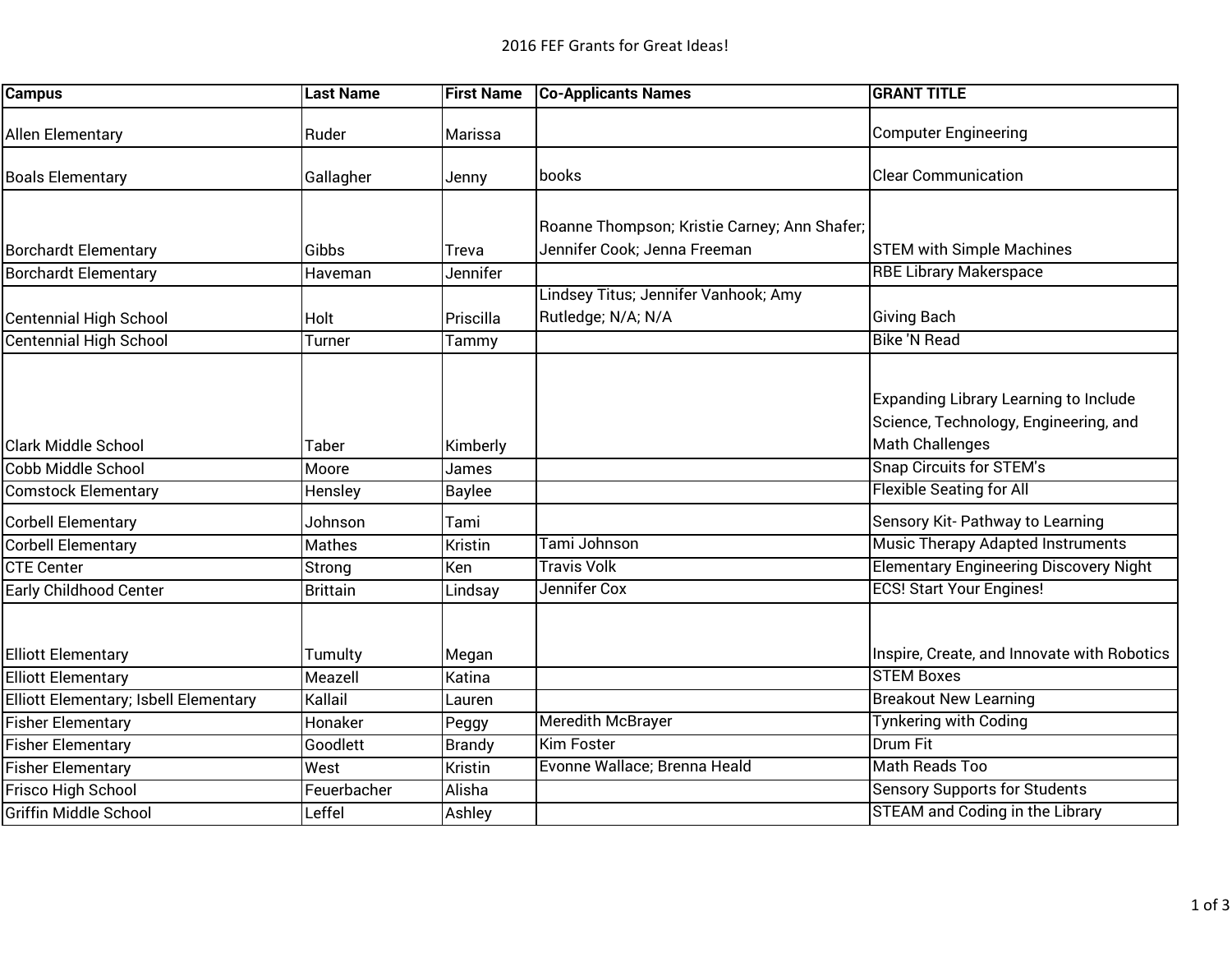| <b>Campus</b>                  | <b>Last Name</b> | <b>First Name</b> | <b>Co-Applicants Names</b>                  | <b>GRANT TITLE</b>                          |
|--------------------------------|------------------|-------------------|---------------------------------------------|---------------------------------------------|
|                                |                  |                   |                                             |                                             |
|                                |                  |                   |                                             | Makerspaces, Coding, and Robotics - Oh      |
| <b>Hosp Elementary</b>         | Le               | Thi               |                                             | My!                                         |
| <b>Hunt Middle School</b>      | Casey            | Crissy            |                                             | Full S.T.E.A.M. Ahead!                      |
| Independence High School       | Hippler          | Tabitha           | Dawn Walker                                 | In touch with Upfront                       |
| Independence High School       | Murray           | julianna          |                                             | <b>HIMEGOODS</b>                            |
| Lebanon Trail High school      | Church           | Kimberly          |                                             | LTHS 360                                    |
| Lebanon Trail High school      | Hampton          | Kim               |                                             | Virtual Field Trips with Google Expeditions |
| Liberty High School            | Davies           | <b>Kenric</b>     | <b>Christine Rittenhouse</b>                | <b>STEM Guitar</b>                          |
| <b>McSpedden Elementary</b>    | Tran             | Samantha          |                                             | <b>We Are Makers</b>                        |
| McSpedden Elementary           | Schettler        | Curtis            |                                             | Let's Play the Ukulele                      |
| Mooneyham Elementary           | Neese            | Kimberly          |                                             | Let's DrumFit It Up!                        |
| Nelson Middle School           | Pearce           | Terisa            | Madonna Monk                                | <b>Focus Frenzy</b>                         |
| Ogle Elementary                | Weir             | Jason             | <b>Stacy Kosydar</b>                        | Drumming to a Healthy Beat                  |
| <b>Pearson Middle School</b>   | Middleton        | Kerri             |                                             | <b>Reading for Life</b>                     |
| <b>Pink Elementary</b>         | <b>Butler</b>    | Amanda            |                                             | We are Makers                               |
| Pioneer Heritage Middle School | Aryanpur         | Nichole           |                                             | <b>True Robotics2 Extension</b>             |
| Pioneer Heritage Middle School | Lambert          | Stephanie         |                                             | <b>Empty Bowls</b>                          |
| Reedy High School              | Lambert          | Nancy Jo          | <b>Katrina Stroot</b>                       | <b>Reedy Library Breakout EDU</b>           |
| <b>Roach Middle School</b>     | McSherry         | Megan             | Jacquie Caspari                             | <b>Success through Sandtray</b>             |
| <b>Robertson Elementary</b>    | <b>Stubbs</b>    | Cindy             |                                             | <b>Mindstorms</b>                           |
| <b>Rogers Elementary</b>       | Hawkins          | Lori              |                                             | Speech Seats for SLC                        |
|                                |                  |                   | Chris Jackson; Megan Tumulty; Lori Samuels; |                                             |
| Scoggins Middle School         | Gardner          | Nancy             | Susie Walker; Inita Steele                  | <b>STEAM Community Event</b>                |
| <b>Scoggins Middle School</b>  | Gardner          | Nancy             | Mason Kelley; Ryan Oesterle                 | <b>Spectrum Tubes</b>                       |
|                                |                  |                   |                                             | Kinesthetic Learning Adaptations in the     |
| Scoggins Middle School         | <b>Breaux</b>    | David             |                                             | Classroom                                   |
| <b>Scott Elementary</b>        | Kinkel           | Kori              | <b>Angie Jenkins</b>                        | <b>Buddy Boxes</b>                          |
| <b>Sonntag Elementary</b>      | Mattei           | Erin              |                                             | MAKE-Your-Space in the Library              |
|                                |                  |                   |                                             | The Next Level in Brain Breaks and Sensory  |
| <b>Sparks Elementary</b>       | Salmon           | Cheryl            |                                             | Integration                                 |